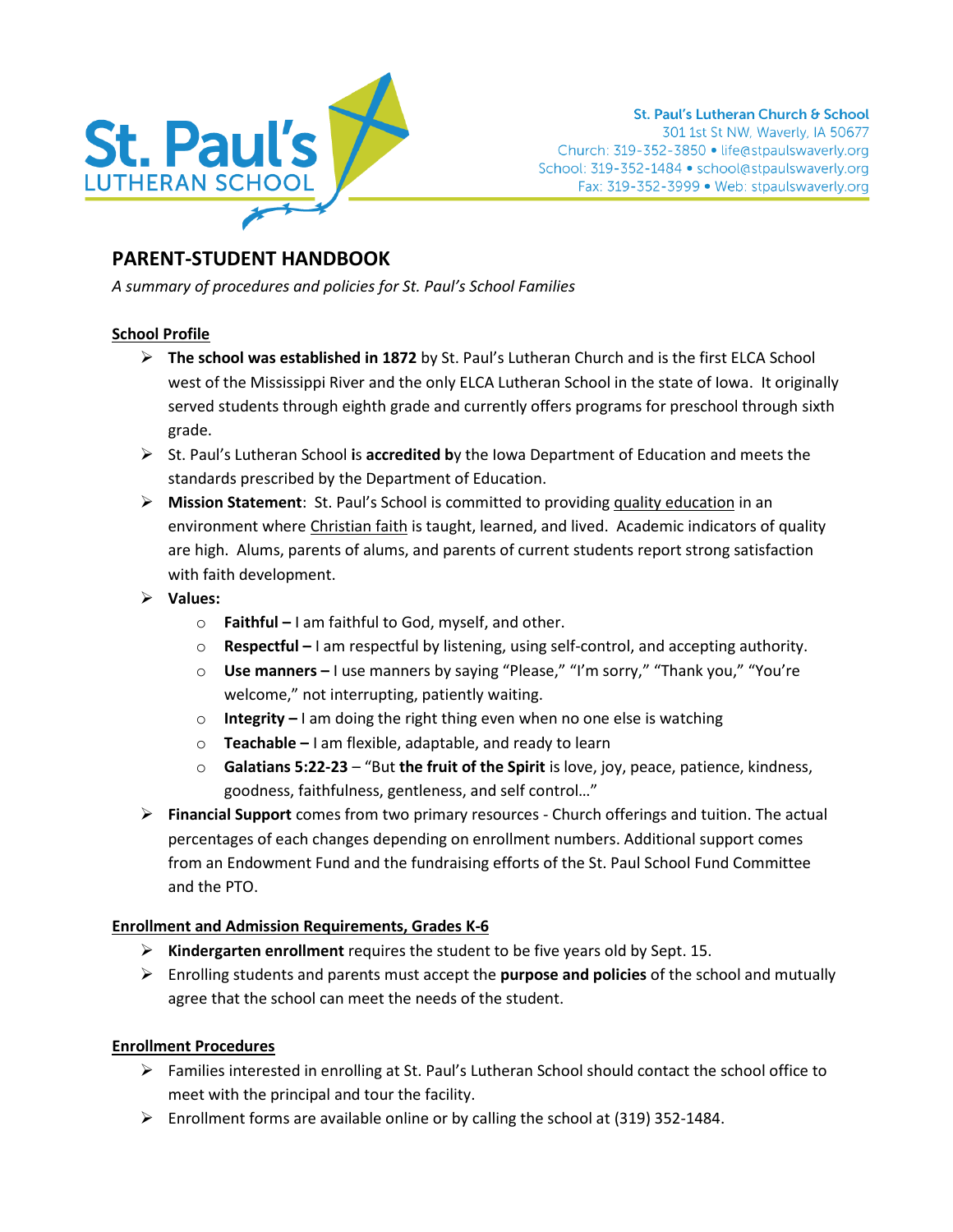$\triangleright$  Forms should be submitted with the registration fee to secure enrollment.

## **Tuition and Fees**

- $\triangleright$  School tuition and fees are established annually as part of the comprehensive church and school budget, based on recommendations from the School Board.
- $\triangleright$  A current tuition and fee structure may be obtained online or by calling the school office.

### **Arrival – Dismissal Times**

- $\triangleright$  Supervision is provided from 8:15 to 8:25 a.m. each morning.
- ➢ The **tardy bell** rings at 8:30 a.m., if your child arrives after 8:30 a.m. they will be marked tardy.
- ➢ **School dismissal** is at 3:10 p.m. Parents may pick up students in the east parking lot. Bus students are picked up on the west side of the building.
- ➢ **School is dismissed at 2 p.m. each Wednesday for staff development.**

## **Recess Guidelines**

| <b>Temperature/Weather Conditions</b>       | <b>Clothing required</b>                                                       |
|---------------------------------------------|--------------------------------------------------------------------------------|
| Below 55° F; PS = below 60° F wind chill    | Jacket; if wearing a sweatshirt, that sweatshirt<br>must not be worn in school |
|                                             |                                                                                |
| Soggy, wet conditions (i.e. Spring thaw)    | <b>Boots</b>                                                                   |
| Below 40° F but no snow PS = below 50° wind | Coat, Hat, Gloves                                                              |
| chill                                       |                                                                                |
| Below 40° F with snow (wind chill)          | Above plus Boots & Snow Pants                                                  |
| Below 0° F (wind chill)                     | Stay Inside                                                                    |

## **Before and After School Care**

- $\triangleright$  Child care is offered before school begins starting at 7 a.m. every weekday morning and afterschool from 3:10-6:00 p.m. every weekday afternoon, with the exception of Wednesdays.
- $\triangleright$  The before school cost is \$3/child, after school cost is \$3/child if picked up by 4:15 p.m. and \$6 if picked up after 4:15 p.m. To participate in this service, parents must register their child and fill out a monthly calendar.
- $\triangleright$  Before and After School care is not available on late starts or early outs due to weather or on any days when school is not in session.
- $\triangleright$  On Wednesdays, families wishing to have their child in After School Care must register the child for Saints Alive, St. Paul's Lutheran Church's after school-faith based program, which meets from 3:10-4:20 p.m. for pre-school through fifth grade.

## **Parent-School Communication**

# From School to Parent

- ➢ **The Yearly Calendar** defines holidays, vacation days, in service, early dismissal and dates for Parent-Teacher Conferences**.** St. Paul's follows the W-SR district calendar for transportation.
- ➢ **The School Directory/Calendar** lists contact information for school staff, school board, and St. Paul's families.
- ➢ **School related information** is distributed on Fridays via weekly email.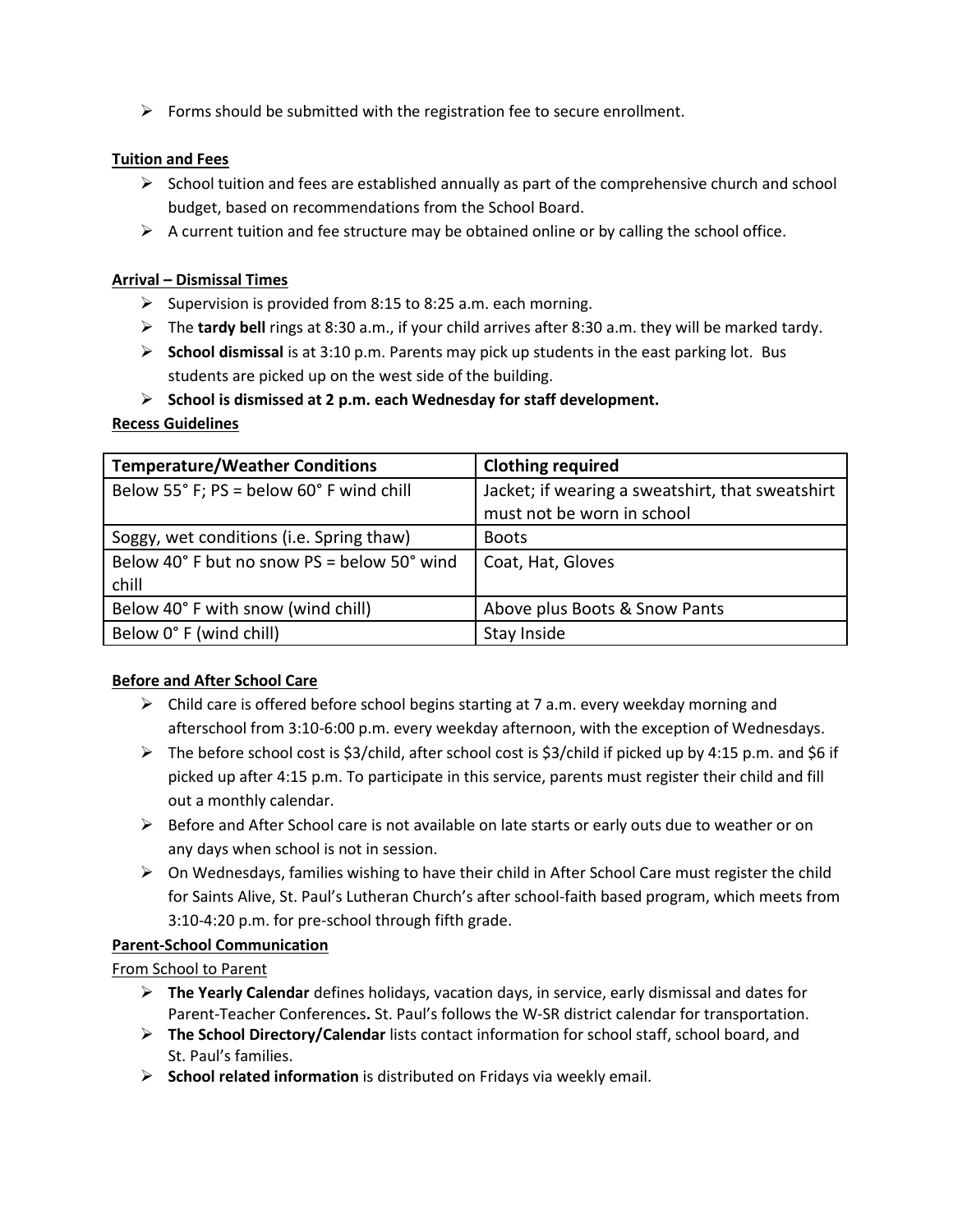➢ **Adverse weather** schedule changes (school closings, early-outs, or late starts) is coordinated with W-SR and reported on radio stations KWAY 99.3 (AM 1470), and KWLO (AM 1330), and on KWWL TV (channel 7). We always follow the publicized dismissal of W-SR Schools.

#### From Parent to School

- ➢ Please call regarding student **illness or other absence** by 8:45 a.m.
- ➢ Inform the school of **address, phone, or e-mail** contact changes
- ➢ Inform the school of **changes in family status** (divorces/child custody)
- ➢ Inform the school of your student's **adverse weather arrival or dismissal plans.** Consider whether you will be home, whether the door is locked. Communicate such plans with your student/s and also with relatives, friends or neighbors at whose house you expect your student/s to stop. Consider having older brothers, sisters or friend's children be responsible for young children.

#### **Lunch - Parents Welcome**

- ➢ Children in grades Kindergarten through sixth grade **bring their lunch** to school each day. Milk is available for lunch.
- ➢ **Other meal choices are** offered weekly (see weekly notes and newsletters for dates, menu and, costs).
- $\triangleright$  They include:
	- **Hot lunch** is available monthly (with the exception of September and December). The first and last hot lunches are picnics. Volunteers prepare the meals for the children. Students not eating hot lunch will go with their class and eat their cold lunch. **McDonald's Lunch** monthly menu is hamburger, apples, and fries, and milk. **Pizza** is offered monthly (occasionally twice a month).
	- **Jimmy John's** sandwiches and a cookie are available monthly.
- ➢ **Meal and milk prices** are distributed at registrations and may be paid for monthly or yearly.
- ➢ **Milk and snack** are served daily in Kindergarten.
- ➢ **Milk fee** is paid at registration.

#### **Transportation**

 $\triangleright$  Bus transportation is available through the W-SR schools for students who reside in the designated busing areas.

#### **School Pictures**

- ➢ School **pictures** are taken annually in the fall.
- ➢ **Picture packages** generally arrive mid-October with re-takes at the end of October.
- ➢ A **yearbook is** compiled annually in the spring.

#### **Special Events**

- ➢ **Weekly Worship** is held for Kindergarten through sixth grade students each Thursday at 8:35 a.m. in the church sanctuary. Classes take turns serving as worship leaders. Parents are encouraged to attend. See the school calendar for details. Children bring weekly offerings to support local, area, and global mission projects. Help your child prepare their offering on Wednesday evening, so they can support the mission projects designated for each trimester.
- ➢ **A Baptismal Remembrance** Blessing service is held the first Thursday of each month unless otherwise noted. Students baptized in that month come forward for an individual blessing. Students baptized in June and July participate in the May blessings and students baptized in August participate in September.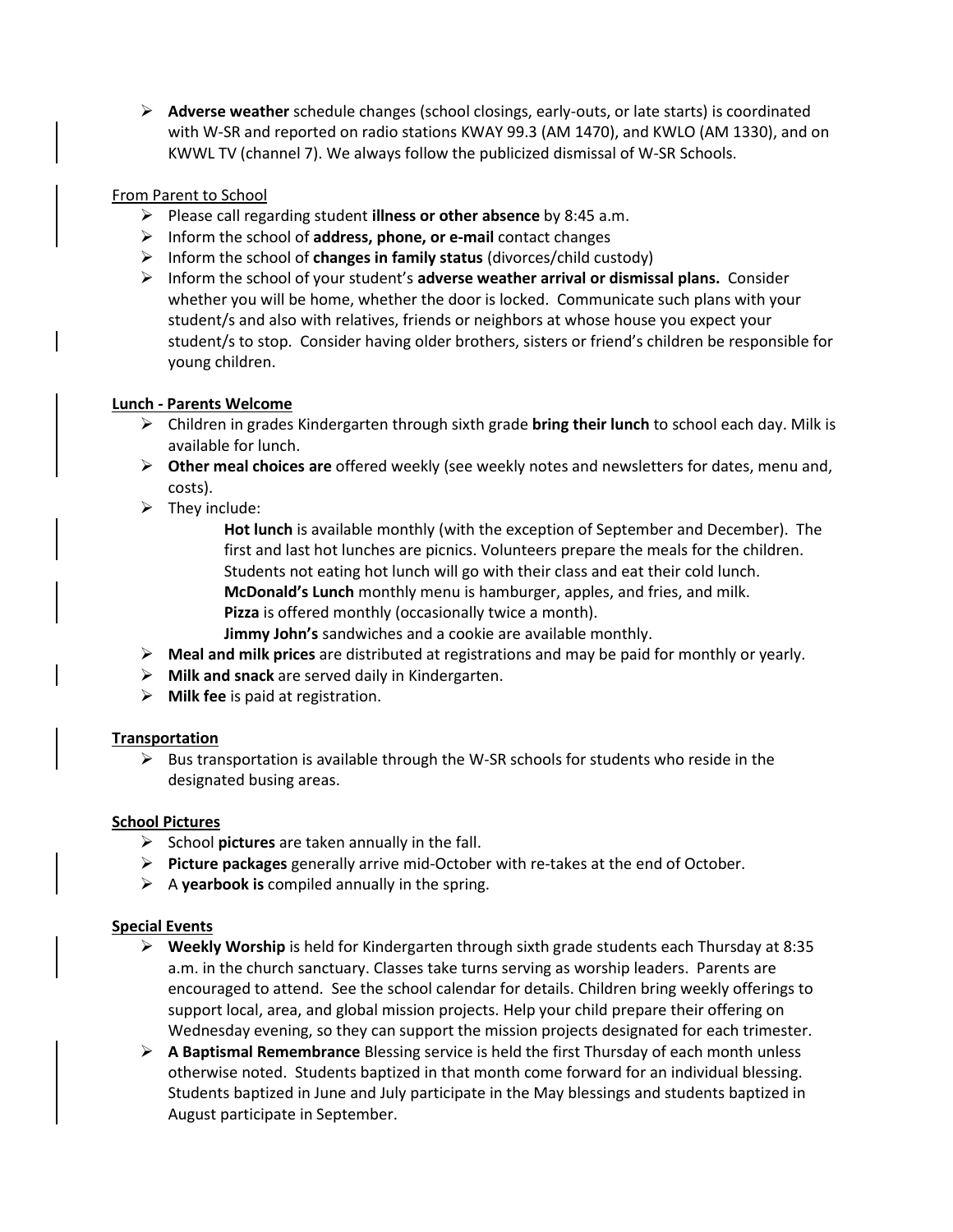- ➢ **Partners in Education** is a special relationship between St. Paul's School and Bartels Lutheran Retirement Community. Teachers and Bartels' staff plan events each school year.
- ➢ **The Wartburg Innovative Partnership** offers a variety of unique educational opportunities for St. Paul's Lutheran School Students.
- ➢ **Field Trips** are planned to enhance student learning. Consider being a volunteer. Your assistance with supervision will be most welcome. Students will be charged \$3 per field trip. Longer and specialized field trips may cost extra.
- ➢ **Outdoor Education** for fifth and sixth graders takes place at Camp EWALU for four days in September.The camp is located near Strawberry Point.
- ➢ **Special Music Opportunities** 
	- **Advent Worship led** by Kindergarten through sixth grade students provide a special parent/congregational worship.
	- **May Music program** is scheduled with specia**l** selections (K-3) and a musical (4-6). **School Choir** opportunities are available for fourth through sixth graders.
	- **Handbell Choir** participation is available for 6<sup>th</sup> graders.
	- **St. Paul's Students** (grades 5 and 6) may choose to participate in the band and orchestra programs offered by Waverly-Shell Rock Schools.
- ➢ **Saints Alive** is an after school ministry on Wednesdays at St. Paul's church for **preschool through fifth grade students**. (Sixth grade students participate in a confirmation program at that time.) The P-5 program includes worship, snacks, Bible-based games, stories, activities and crafts and runs from 2:00-4:20
- ➢ The **St. Paul School Fund Committee** raises \$85,000-\$100,000 per year to support the school program. Activities have included the Scrip program, a scrap metal drive, a newspaper insert for Lutheran Schools Week, a Fun Walk, and the Spring Social. We also rely on generous donors to support the School Fund.
- ➢ **PTO Fundraisers** are used to enrich opportunities for students; support educational programming, and or educational facilities; and promote St. Paul's Lutheran School in the community. Fundraisers include:
	- **Book Fair** allows families to purchase books by Scholastic.
	- **Mini-Mall,** which offers a pre-holiday shopping spree in November,
	- **Original Works student art** sale,
	- **School Carnival** held bi-annually in April,
	- And **other** fundraisers such as pop can drives and a Wartburg Homecoming food booth in October.

## **School Safety**

- ➢ **Fire Safety** is followed in accordance with state regulations. Two fire drills are conducted each semester. The State Fire Marshall inspects the school annually.
- ➢ **Tornado Drills** are likewise conducted twice each semester. The school basement and the Parish Hall basement are the designated tornado shelters. When tornado warnings are in effect, the principal determines whether pupils will be dismissed or held. Generally, pupils are safer in a supervised school building with tornado shelter than they would be walking home or riding a school bus on the road.
- $\triangleright$  The school is now a secure building. The west and east doors will remain locked during the school day.

## **Personal Electronic Devices**

➢ Personally-owned portable technology, such as laptops, tablets, smartwatches, smartphones, etc., shall remain in the student's bag during school hours. Exceptions can be made on a case by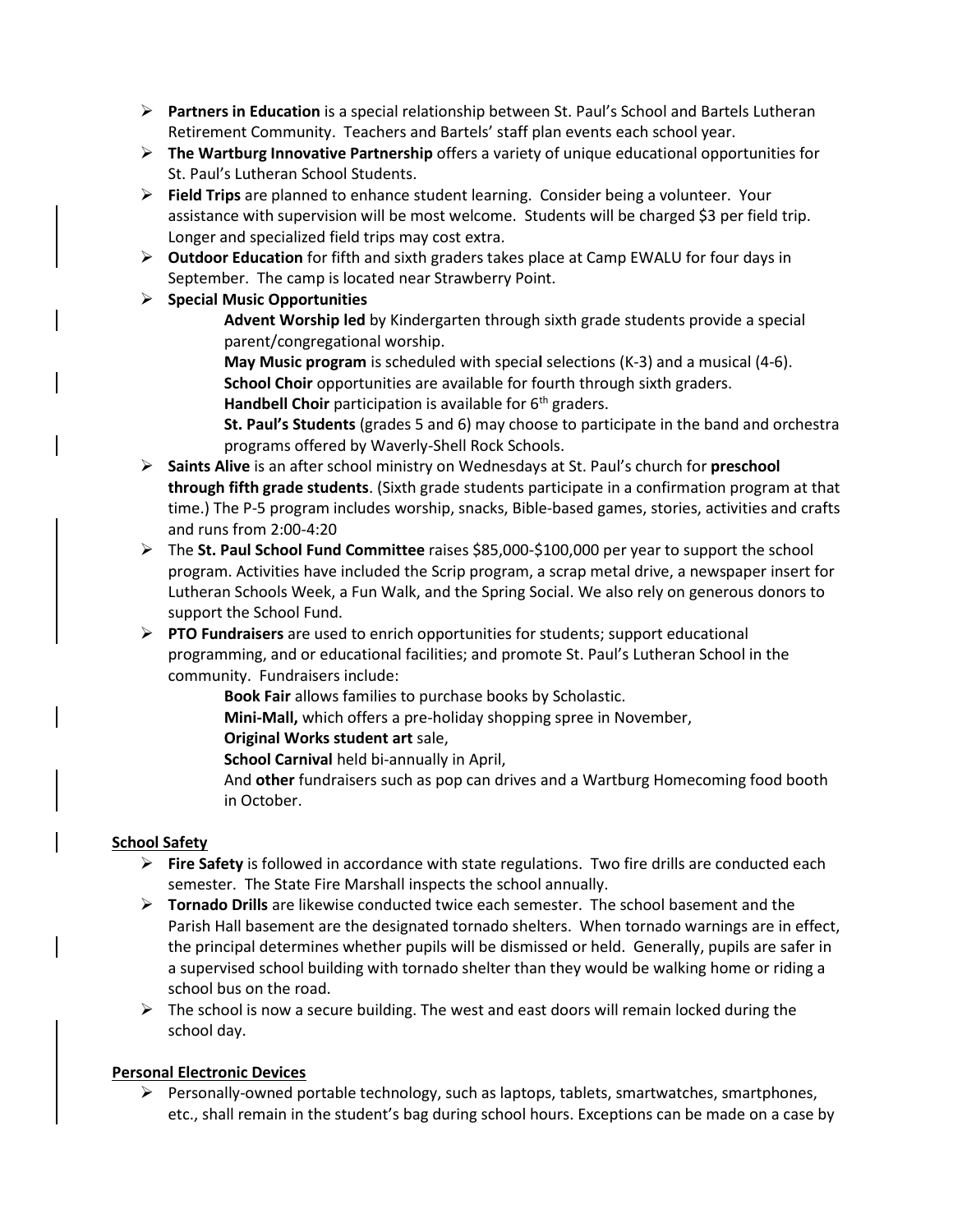case basis due to the academic or well-being needs of a child, which will be determined collaboratively by the teacher, principal and parent/guardian of the student. St Paul's Church and School is not responsible for damage and/or theft of such items.

#### **Injuries and Illness**

- ➢ **First aid** is administered as needed. Except for minor injuries, a parent will be notified immediately when a student is injured or suddenly becomes ill.
- ➢ **Emergency Treatment** protocol includes calling for an ambulance and checking the student's emergency card for the name of the family doctor, and phone numbers for parents and other designated emergency contact persons.
- ➢ **Medication,** prescription or over-the-counter, will not be dispensed at school unless a form signed by the parent and doctor has been completed, and the medication is in the original bottle which states directions for dosage and frequency of dispensation. The school secretary is certified to dispense medications.
- ➢ **Symptoms suggestive of a communicable** disease include: fever (100 degrees or more), sore throat, nasal or ear drainage, nausea and vomiting, skin rash, inflamed eyes, skin lesions suggestive of scabies or impetigo, head lice, or headache. Children should be "fever free" for 24 hours before returning to school. The following communicable diseases are reported to the Iowa State Department of Health: botulism, cholera, diphtheria, plague, human rabies, smallpox, yellow fever. All other communicable diseases are reported to the school nurse for a report to the State.
- ➢ **Allergies,** because the school hosts dogs for Retrieving Freedom and may have a permanent presence of a school dog, any allergies to dogs need to be communicated to the school.

#### **School Health Programs**

- ➢ The **Certificate of Immunization** is required for students, including preschool. A medical examination is required for admission to kindergarten.
- ➢ The **school nurse** for W-SR also serves St. Paul's Lutheran School. The nurse is responsible for maintaining current records for all students, including height, weight, vision, certificate of immunization, and medical examination. The school nurse is also an advisor to the school staff and parents.
- ➢ **Hearing tests** are administered by Central Rivers AEA Educational Agency.
- ➢ **Eye screening** are administered by the Lion's Club for Preschool and the school nurse for Kindergarten through second grade.

## **Student Discipline**

- ➢ **Responsibility** for a disciplined environment is shared by students, teachers, parents and staff.
- ➢ **Expectations** to reflect the FRUIT values at all times.
	- o **School Behavior Expectations** (at ALL times, including before/after school, and including when parents are present)
		- Walking Zones (any place in the building)
		- No running up and down the stairs
		- No yelling
		- Recess line-up immediately when the bell rings
		- Church and school etiquette
		- The first Worship will be dedicated to teaching these skills
		- These skills will be reviewed as needed
	- o **"Always No"**
		- Inappropriate words or actions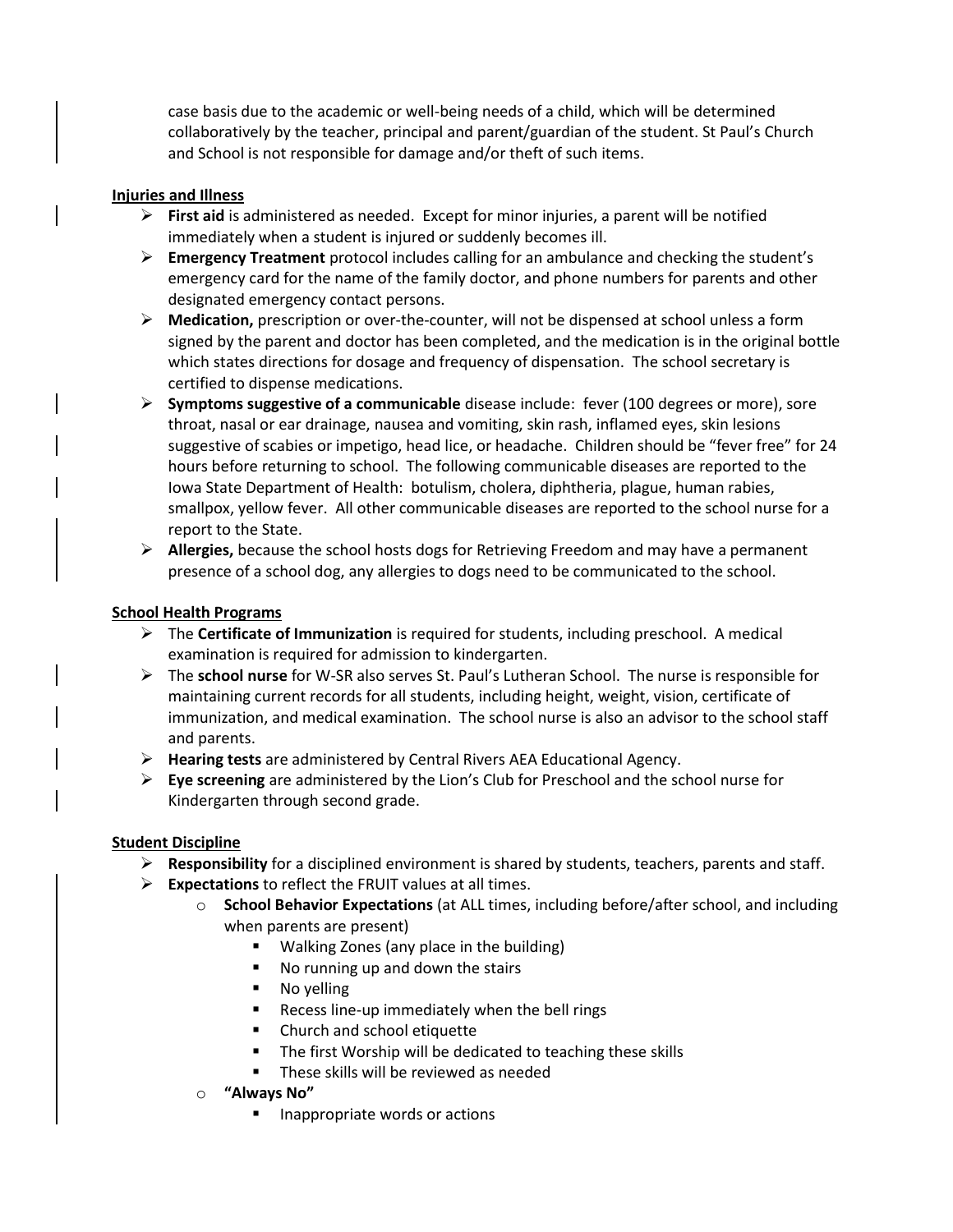- Intentionally physically hurting someone
- Disrespecting any adult or authority
- Targeting, intimidating or threatening others

**Response to behaviors in conflict** will result in an accountability card sent home from the classroom/specials teacher or the principal.

- $\circ$  An accountability card will be emailed and a copy will be sent home in the student's bag to be signed by the parent and student. To be re-admitted to school, the signed accountability card must be returned to school by the next day. Contact from the teacher and/or principal will also accompany the accountability card.
- $\circ$  \* Preschool will utilize "Soft Accountability Card" which will document behaviors in an age appropriate way. Kindergarten will also utilize "Soft Accountability Cards through September.
- $\circ$  If a child has had two accountability cards sent home, upon the 3rd offense, a meeting with the parents, teacher, and principal will be set up to establish a behavior plan.
- $\circ$  If there are additional infractions (4th offense, 5th offense...), this will result in the parent being called and the child goes home for the remainder of the day.
- $\circ$  \*If the parent is unable to come to get the child from school, the child will remain in the office and arrangements must be made for the child to stay home the next day.
- o After the third dismissal from school, (6th offense) the school board will become involved.
- $\circ$  These expectations and consequences apply to Before and After School Care as well but may be addressed in a separate way.
- ➢ **Harassment** and bullying of students and employees are against federal, state and local policy. A formal board policy defines these issues in detail and is available upon request.
- ➢ **Disciplinary measures** include, but are not limited to, removal from the classroom, detention, suspension, probation, and expulsion.
- ➢ **Biting Policy:** Biting will not be tolerated. Depending on the child's age and development level, warning and a note home to the biter and victim will be imposed. If the child is older and has adequate verbal and expressive ability, biting is considered unacceptable, and he/she will be sent home immediately. We reserve the right to suspend or expel any child from the school whose needs cannot be met by the staff, or whose behavior is constantly such that the staff cannot tolerate the child's behavior while caring for the rest of the children in the class/school.

#### **Staff**

- ➢ Fifteen teachers, ranging in experience from one to twenty-eight years, serve St. Paul's School. Five staff members serve as teachers' associates and additional staff support the school ministry in administrative or other roles.
- $\triangleright$  All teachers are licensed by the State of Iowa Department of Education.
- $\triangleright$  Staff development includes weekly Professional Learning Community meetings, an annual staff development plan adopted by the School Board, and a comprehensive staff evaluation process.
- $\triangleright$  The principal serves full-time and can be contacted by calling the school office at (319) 352-1484.

## **Curriculum**

- $\triangleright$  A comprehensive general educational program is provided and accredited by the State of Iowa Department of Education, utilizing continuous collaboration with the AEA to keep curriculum aligned with the Iowa Core and  $21^{st}$  Century Skills. Instruction is provided in reading and language arts, math, science, social studies, health, and faith development.
- $\triangleright$  Special classes include Art, Music, PE, Spanish, and Choir.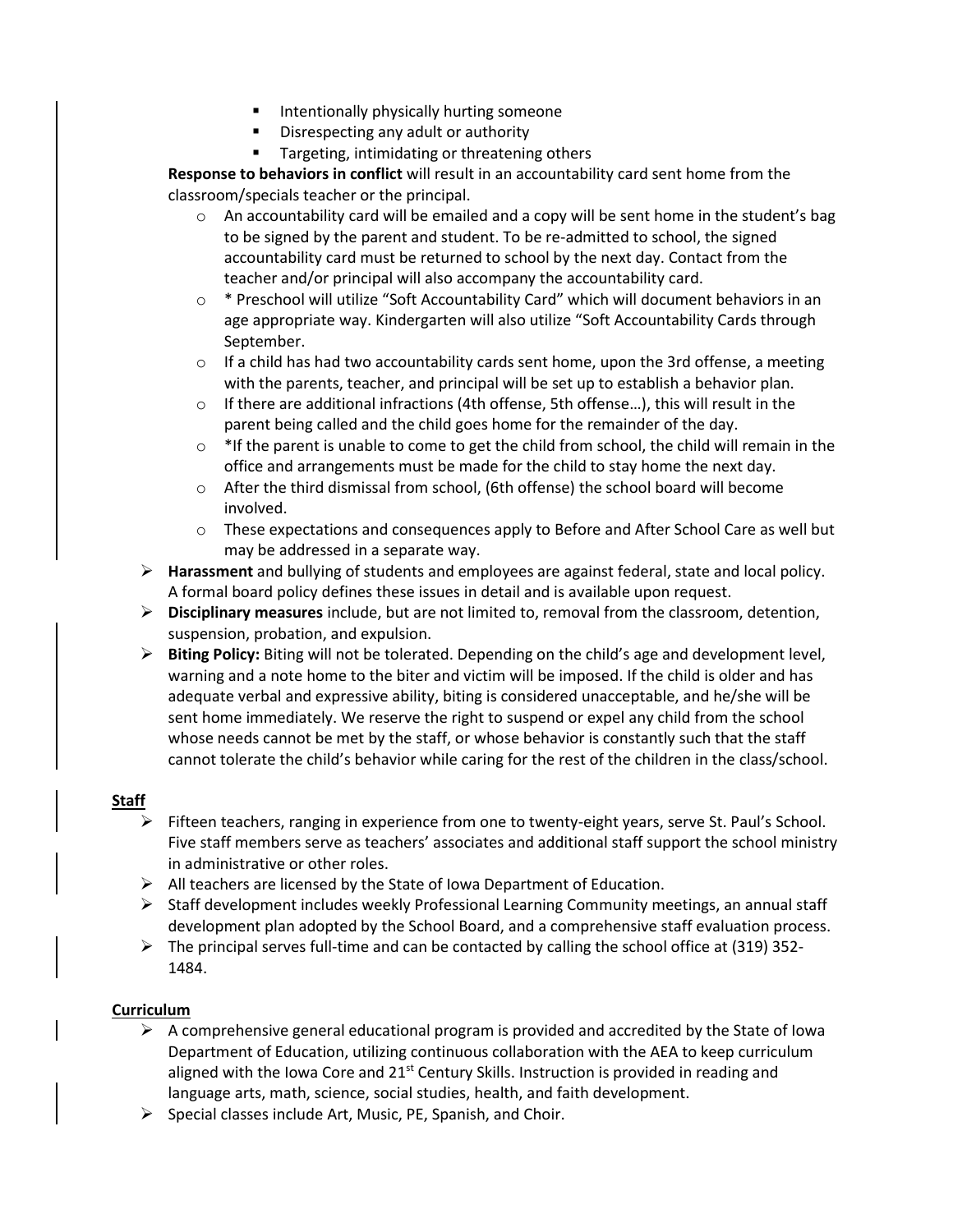- $\triangleright$  Library Media and Technology classes provide specialized instruction and support the PS-6 curriculum.
- $\triangleright$  A Gifted and Talented program provides a whole grade program in grades K-6 and a pull-out program for identified students in grades 4-6.
- ➢ Title 1 services are provided by Waverly-Shell Rock Schools.
- $\triangleright$  Curriculum Evaluation and improvement are ongoing responsibilities of the faculty.
- $\triangleright$  The School Board must approve the major material and textbook adoption for each curriculum.

### **Central Rivers AEA Service**

- $\triangleright$  Area Education Agency Central Rivers provides support in the areas of quality instructional materials, curriculum planning, best practices in teaching and learning, safe and caring learning environment, appropriate educational opportunities for all learners, technology planning, professional development, assessment, special education, leadership development, and more.
- $\triangleright$  Services are provided in special education, school technology, media and instruction/curriculum.

#### **Student Records**

- ➢ **Cumulative files** are maintained in the school office for each student in grades PS-6. Contents include: personal and family information, report cards, standardized test results, and health card. The information is confidential and available to certified staff for professional use. Parents may look at their student's cumulative file with the principal.
- ➢ **Permanent records** for students are maintained which reflects evidence of attendance and educational progress, provides an official transcript, and are used as official data in planning to meet educational needs and for reporting official school reports.
- ➢ **Emergency cards** and **immunization cards** are maintained for all students.

#### **Reporting**

- ➢ **Report cards** are distributed three times a year
- $\triangleright$  The first two reporting periods are face-to-face parent/teacher conferences. The third is a written report.

#### **Classroom Visitation**

- ➢ **Parents are always welcome** in the classroom.
- ➢ **Please call** the school in advance at (319) 352-1484.

#### **Tuition Information**

*Registration fees and tuition will be paid according to the policies set forth by the School Board:*

Registration Fees – due by the first day of school.

- 1. If the registration fees are not paid by the first day of school, the principal (shall) send a reminder to the parents during the first week of school.
- 2. The principal will report any unpaid registration fees at the first regular School Board meeting of the school year.
- 3. Tuition due the first day of the month.
- 4. If the tuition is not paid at the beginning of the month, the principal shall send a reminder to the parents the third week of the month.